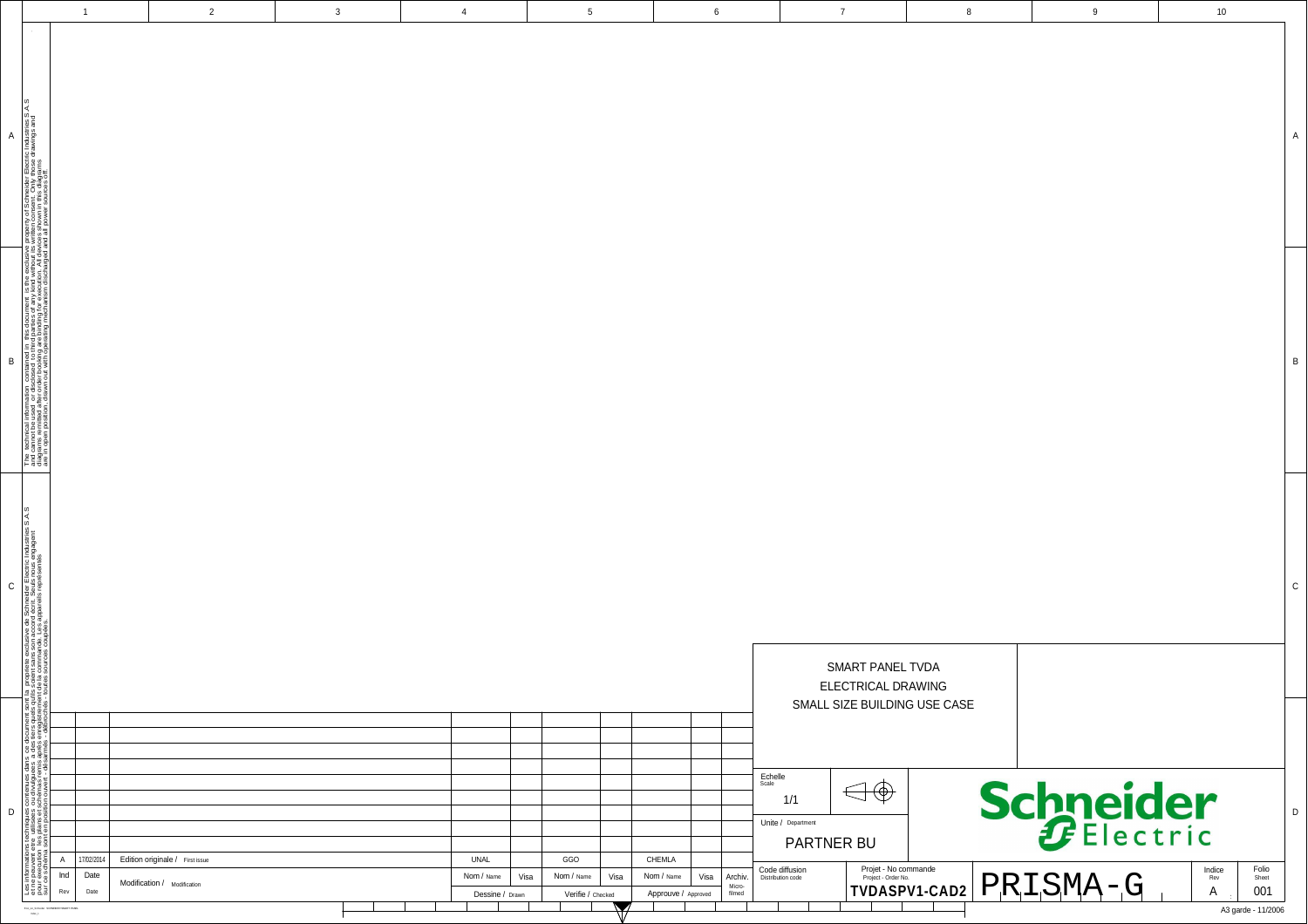|                                                                                                                                                                                                                                         | $\overline{1}$                       |                                        | $\overline{2}$            | $\mathbf{3}$                                         | $\overline{4}$ |  |  |  | $5\overline{)}$ |  |  |  |                            | 6        | $\overline{7}$         | 8                  | 9 |  |  |  | 10                   |  |                |              |
|-----------------------------------------------------------------------------------------------------------------------------------------------------------------------------------------------------------------------------------------|--------------------------------------|----------------------------------------|---------------------------|------------------------------------------------------|----------------|--|--|--|-----------------|--|--|--|----------------------------|----------|------------------------|--------------------|---|--|--|--|----------------------|--|----------------|--------------|
| Folio<br>Sheet                                                                                                                                                                                                                          |                                      | Designation<br>Designation             |                           | Indice de modification<br>Folio<br>Revision<br>Sheet |                |  |  |  |                 |  |  |  | Designation<br>Designation | Revision | Indice de modification |                    |   |  |  |  |                      |  |                |              |
|                                                                                                                                                                                                                                         | 001                                  | FRONT PAGE TVDASPV1-CAD2               |                           |                                                      |                |  |  |  |                 |  |  |  |                            |          |                        |                    |   |  |  |  |                      |  |                |              |
|                                                                                                                                                                                                                                         | 002                                  | SOMMAIRE                               |                           |                                                      | $\mathsf{A}$   |  |  |  |                 |  |  |  |                            |          |                        |                    |   |  |  |  |                      |  |                |              |
| ΑS.                                                                                                                                                                                                                                     | 005                                  | <b>CIRCUIT BREAKER</b><br>$\mathsf{A}$ |                           |                                                      |                |  |  |  |                 |  |  |  |                            |          |                        |                    |   |  |  |  |                      |  |                |              |
|                                                                                                                                                                                                                                         | 008                                  |                                        | POWER DISTRIBUTION        |                                                      | $\mathsf{A}$   |  |  |  |                 |  |  |  |                            |          |                        |                    |   |  |  |  |                      |  |                |              |
|                                                                                                                                                                                                                                         | 009                                  |                                        | <b>FINAL DISTRIBUTION</b> |                                                      | $\mathsf{A}$   |  |  |  |                 |  |  |  |                            |          |                        |                    |   |  |  |  |                      |  |                | $\mathsf{A}$ |
|                                                                                                                                                                                                                                         | 012                                  |                                        | POWER SUPPLY 24Vdc        |                                                      | $\mathsf{A}$   |  |  |  |                 |  |  |  |                            |          |                        |                    |   |  |  |  |                      |  |                |              |
| der Electric Industries S<br>nly those drawings and<br>diagrams                                                                                                                                                                         | 016                                  | ACTI 9 SMARTLINK                       |                           |                                                      | $\mathsf{A}$   |  |  |  |                 |  |  |  |                            |          |                        |                    |   |  |  |  |                      |  |                |              |
|                                                                                                                                                                                                                                         | 017                                  | DATA SERVEUR                           |                           |                                                      | $\mathsf{A}$   |  |  |  |                 |  |  |  |                            |          |                        |                    |   |  |  |  |                      |  |                |              |
|                                                                                                                                                                                                                                         | 020                                  | LAYOUT                                 |                           |                                                      | $\mathsf{A}$   |  |  |  |                 |  |  |  |                            |          |                        |                    |   |  |  |  |                      |  |                |              |
|                                                                                                                                                                                                                                         | 030                                  | MATERIAL LIST                          |                           |                                                      | $\mathsf{A}$   |  |  |  |                 |  |  |  |                            |          |                        |                    |   |  |  |  |                      |  |                |              |
| clusive<br>put its<br>All devia<br>arged a                                                                                                                                                                                              |                                      |                                        |                           |                                                      |                |  |  |  |                 |  |  |  |                            |          |                        |                    |   |  |  |  |                      |  |                |              |
|                                                                                                                                                                                                                                         |                                      |                                        |                           |                                                      |                |  |  |  |                 |  |  |  |                            |          |                        |                    |   |  |  |  |                      |  |                |              |
| any kind<br>ar executi                                                                                                                                                                                                                  |                                      |                                        |                           |                                                      |                |  |  |  |                 |  |  |  |                            |          |                        |                    |   |  |  |  |                      |  |                |              |
|                                                                                                                                                                                                                                         |                                      |                                        |                           |                                                      |                |  |  |  |                 |  |  |  |                            |          |                        |                    |   |  |  |  |                      |  |                |              |
| 롭                                                                                                                                                                                                                                       |                                      |                                        |                           |                                                      |                |  |  |  |                 |  |  |  |                            |          |                        |                    |   |  |  |  |                      |  |                |              |
|                                                                                                                                                                                                                                         |                                      |                                        |                           |                                                      |                |  |  |  |                 |  |  |  |                            |          |                        |                    |   |  |  |  |                      |  |                |              |
| closed to the<br>Let booking<br>Out with                                                                                                                                                                                                |                                      |                                        |                           |                                                      |                |  |  |  |                 |  |  |  |                            |          |                        |                    |   |  |  |  |                      |  |                | $\, {\sf B}$ |
|                                                                                                                                                                                                                                         |                                      |                                        |                           |                                                      |                |  |  |  |                 |  |  |  |                            |          |                        |                    |   |  |  |  |                      |  |                |              |
|                                                                                                                                                                                                                                         |                                      |                                        |                           |                                                      |                |  |  |  |                 |  |  |  |                            |          |                        |                    |   |  |  |  |                      |  |                |              |
|                                                                                                                                                                                                                                         |                                      |                                        |                           |                                                      |                |  |  |  |                 |  |  |  |                            |          |                        |                    |   |  |  |  |                      |  |                |              |
| a technical information of the standard of the discline of the period of the period of the period of the period of the period of the period of the period of the period of the period of the period of the period of the perio          |                                      |                                        |                           |                                                      |                |  |  |  |                 |  |  |  |                            |          |                        |                    |   |  |  |  |                      |  |                |              |
| Fe<br>Fage<br>Fege                                                                                                                                                                                                                      |                                      |                                        |                           |                                                      |                |  |  |  |                 |  |  |  |                            |          |                        |                    |   |  |  |  |                      |  |                |              |
|                                                                                                                                                                                                                                         |                                      |                                        |                           |                                                      |                |  |  |  |                 |  |  |  |                            |          |                        |                    |   |  |  |  |                      |  |                |              |
|                                                                                                                                                                                                                                         |                                      |                                        |                           |                                                      |                |  |  |  |                 |  |  |  |                            |          |                        |                    |   |  |  |  |                      |  |                |              |
| S.A.S                                                                                                                                                                                                                                   |                                      |                                        |                           |                                                      |                |  |  |  |                 |  |  |  |                            |          |                        |                    |   |  |  |  |                      |  |                |              |
|                                                                                                                                                                                                                                         |                                      |                                        |                           |                                                      |                |  |  |  |                 |  |  |  |                            |          |                        |                    |   |  |  |  |                      |  |                |              |
| e Schneider Electric Industries<br>rd écrit. Seuls nous engagent<br>appareils représentés                                                                                                                                               |                                      |                                        |                           |                                                      |                |  |  |  |                 |  |  |  |                            |          |                        |                    |   |  |  |  |                      |  |                |              |
|                                                                                                                                                                                                                                         |                                      |                                        |                           |                                                      |                |  |  |  |                 |  |  |  |                            |          |                        |                    |   |  |  |  |                      |  |                |              |
|                                                                                                                                                                                                                                         |                                      |                                        |                           |                                                      |                |  |  |  |                 |  |  |  |                            |          |                        |                    |   |  |  |  |                      |  |                | ${\rm c}$    |
|                                                                                                                                                                                                                                         |                                      |                                        |                           |                                                      |                |  |  |  |                 |  |  |  |                            |          |                        |                    |   |  |  |  |                      |  |                |              |
| on acco<br>son acco<br>ande. Les<br>s coupée                                                                                                                                                                                            |                                      |                                        |                           |                                                      |                |  |  |  |                 |  |  |  |                            |          |                        |                    |   |  |  |  |                      |  |                |              |
|                                                                                                                                                                                                                                         |                                      |                                        |                           |                                                      |                |  |  |  |                 |  |  |  |                            |          |                        |                    |   |  |  |  |                      |  |                |              |
| ate ex<br>sans<br>mma                                                                                                                                                                                                                   |                                      |                                        |                           |                                                      |                |  |  |  |                 |  |  |  |                            |          |                        |                    |   |  |  |  |                      |  |                |              |
| Proprie<br>solent<br>de la co<br>putes solu                                                                                                                                                                                             |                                      |                                        |                           |                                                      |                |  |  |  |                 |  |  |  |                            |          |                        |                    |   |  |  |  |                      |  |                |              |
|                                                                                                                                                                                                                                         |                                      |                                        |                           |                                                      |                |  |  |  |                 |  |  |  |                            |          |                        |                    |   |  |  |  |                      |  |                |              |
|                                                                                                                                                                                                                                         |                                      |                                        |                           |                                                      |                |  |  |  |                 |  |  |  |                            |          |                        |                    |   |  |  |  |                      |  |                |              |
|                                                                                                                                                                                                                                         |                                      |                                        |                           |                                                      |                |  |  |  |                 |  |  |  |                            |          |                        |                    |   |  |  |  |                      |  |                |              |
|                                                                                                                                                                                                                                         |                                      |                                        |                           |                                                      |                |  |  |  |                 |  |  |  |                            |          |                        |                    |   |  |  |  |                      |  |                |              |
|                                                                                                                                                                                                                                         |                                      |                                        |                           |                                                      |                |  |  |  |                 |  |  |  |                            |          |                        |                    |   |  |  |  |                      |  |                |              |
|                                                                                                                                                                                                                                         |                                      |                                        |                           |                                                      |                |  |  |  |                 |  |  |  |                            |          |                        |                    |   |  |  |  |                      |  |                |              |
|                                                                                                                                                                                                                                         |                                      |                                        |                           |                                                      |                |  |  |  |                 |  |  |  |                            |          |                        |                    |   |  |  |  |                      |  |                | D            |
|                                                                                                                                                                                                                                         |                                      |                                        |                           |                                                      |                |  |  |  |                 |  |  |  |                            |          |                        |                    |   |  |  |  |                      |  |                |              |
|                                                                                                                                                                                                                                         | Archivage<br>Microfilmed             |                                        |                           |                                                      | SOMMAIRE       |  |  |  |                 |  |  |  |                            |          |                        |                    |   |  |  |  |                      |  |                |              |
| Les informations techniques contenues dans ce document sont la<br>et ne peuvent etre utilisees ou divulguees a des tiers quels quits<br>sur ce schéma sont en position ouvert - désamés - débrochés - to<br>sur ce schéma sont en posit |                                      |                                        |                           |                                                      |                |  |  |  |                 |  |  |  |                            |          |                        | Schneider PRISMA-G |   |  |  |  |                      |  | Folio<br>Sheet |              |
|                                                                                                                                                                                                                                         |                                      |                                        |                           |                                                      |                |  |  |  |                 |  |  |  |                            |          |                        |                    |   |  |  |  |                      |  | 002            |              |
|                                                                                                                                                                                                                                         | ENCICEMINE SONEDERSMATPANE<br>Interf |                                        |                           |                                                      |                |  |  |  |                 |  |  |  |                            |          |                        |                    |   |  |  |  | A3 recap 2 - 11/2006 |  |                |              |

A

B

 $\,$  C  $\,$ 

D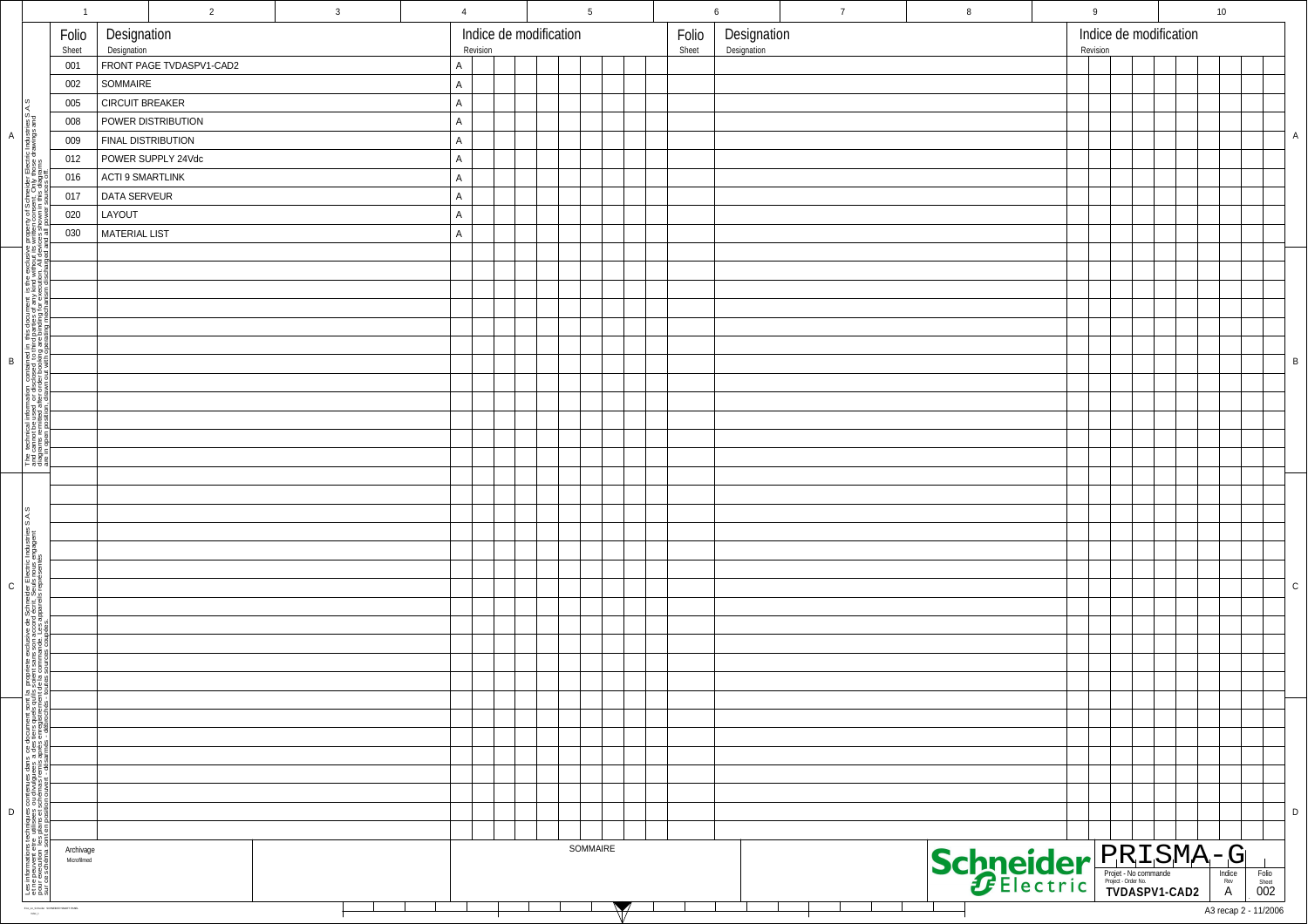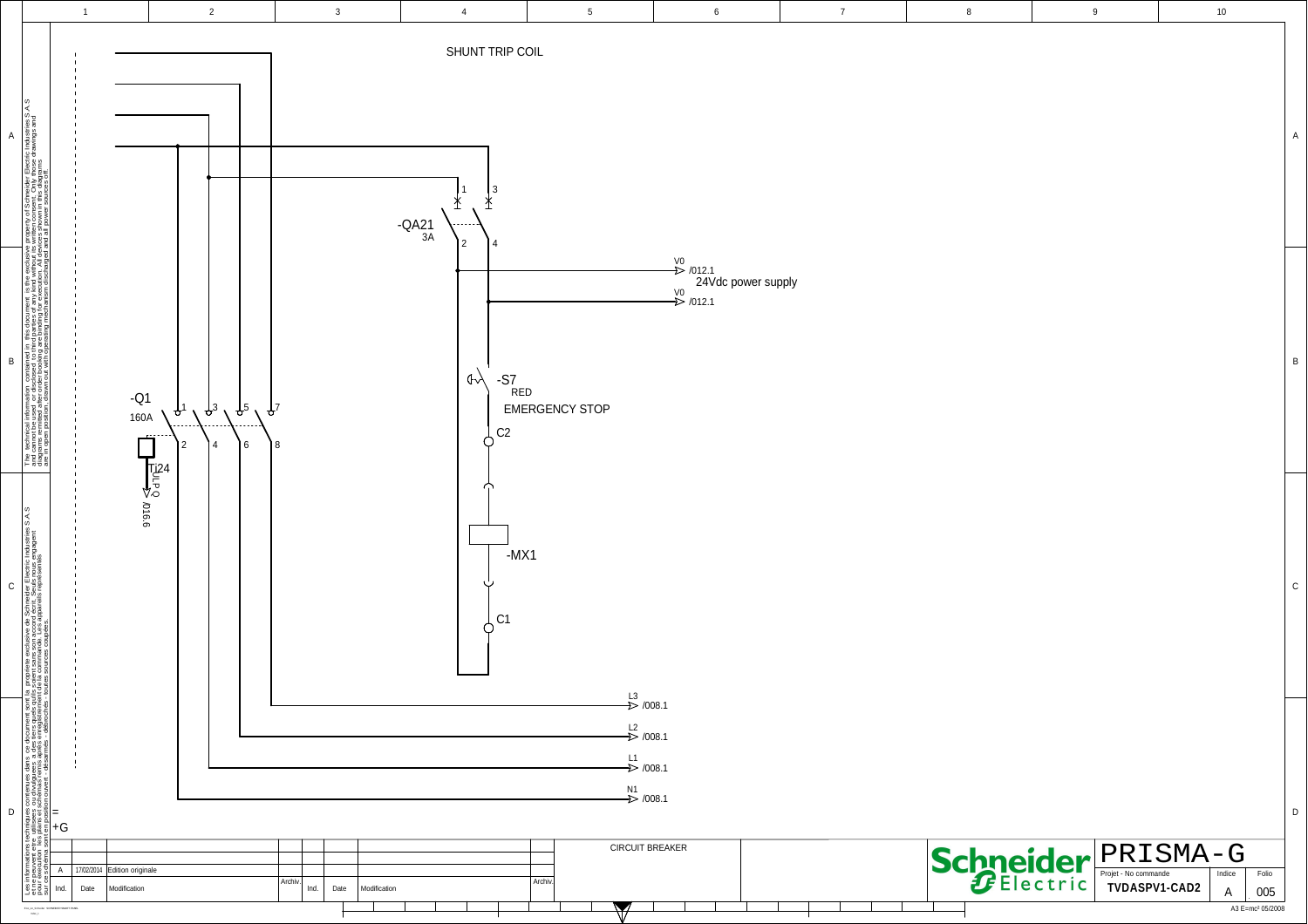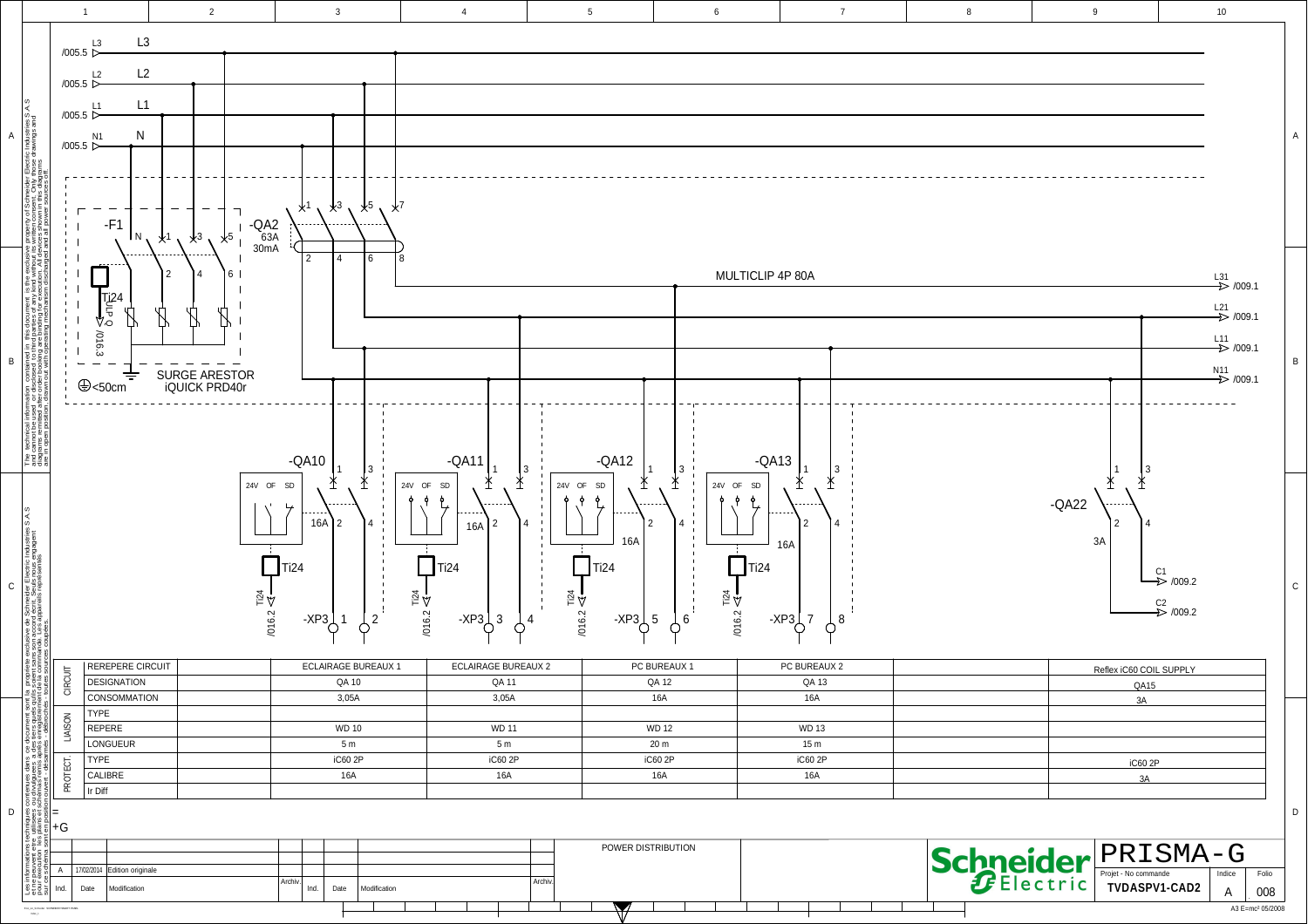|             |                                                                                                                                                                                                                                                                  | $\overline{1}$                                                                                                                     | $\overline{2}$                                                                                                | $\mathbf{3}$                                                                             |                                          | $\overline{4}$                                                                                                                     | $5\phantom{.0}$                                                        |                                                                                         | $\,6\,$                                                          |                                                  | $\overline{7}$                                                      |                                                 | 8                                                                     |                                             |                     | $\boldsymbol{9}$ | $10\,$                       |   |
|-------------|------------------------------------------------------------------------------------------------------------------------------------------------------------------------------------------------------------------------------------------------------------------|------------------------------------------------------------------------------------------------------------------------------------|---------------------------------------------------------------------------------------------------------------|------------------------------------------------------------------------------------------|------------------------------------------|------------------------------------------------------------------------------------------------------------------------------------|------------------------------------------------------------------------|-----------------------------------------------------------------------------------------|------------------------------------------------------------------|--------------------------------------------------|---------------------------------------------------------------------|-------------------------------------------------|-----------------------------------------------------------------------|---------------------------------------------|---------------------|------------------|------------------------------|---|
| $\mathsf A$ |                                                                                                                                                                                                                                                                  |                                                                                                                                    | MULTICLIP 4P 80A                                                                                              |                                                                                          |                                          |                                                                                                                                    |                                                                        |                                                                                         |                                                                  |                                                  |                                                                     |                                                 |                                                                       |                                             |                     |                  |                              |   |
| $\mathsf B$ | rechnical information contained in this document is the exclusive property of Schneider Electric Industries S.A.S<br>cannot be used or disclosed: to third parties of any kind without its written consent. Only those drawings a<br>$E_{\text{eff}}$            | L31<br>/008.10 ▷<br>$\frac{L21}{1008.10}$<br>$\frac{L11}{1008.10}$<br>$\frac{N11}{N008.10}$<br>$\frac{\sqrt{008.9}}{\sqrt{008.9}}$ | $-QA14$<br>∤<br>10A                                                                                           | $\frac{1}{4}$<br>P<br>Y1                                                                 | ţ<br>-QA15 $\chi$<br>$\mathbf{I}$<br>10A | $\frac{1}{4}$ <sup>3</sup><br>P.<br><b>Y1</b>                                                                                      | $-QA16 \times$<br>$\mathbf{I}$<br>25A                                  | $\frac{1}{4}$                                                                           | $\mathbf{I}$<br>P<br>Y1                                          | $-QA17$<br>$10A$                                 | $\frac{1}{4}$ <sup>3</sup><br>$\ast$                                | Y1<br>P                                         | $-QA18 \nbrace{\nbrace{\nbrace{\nbrace}}^{1}$<br>$\frac{1}{1}$<br>10A | $\frac{1}{4}$                               | P<br>Y <sub>1</sub> |                  |                              | B |
| ${\bf c}$   | la propriete exclusive de Schmelder Electric Industries S.A.S<br>18 solent sans son accord écrit. Seuls nous engagent<br>10 se sources coupées appareils représentés                                                                                             | <b>REREPERE CIRCUIT</b>                                                                                                            | $\prod_{\overline{1}\,\underline{1}\, 24}$<br>$\frac{124}{1016.2}$<br>COMPTAGE<br>iEM2010<br>-XP3 $\bigcup$ 9 | N<br>Reflex iC60<br>$\frac{Ti24}{T}$ /016.2<br>P14<br>$\phi^{10}$<br>ECLAIRAGE BUREAUX 1 | $\prod_{T:24}$<br>$\frac{124}{1016.2}$   | N<br>Reflex $iC60$<br>$\rightarrow$ /016.2<br>COMPTAGE<br>iEM2010<br>P <sub>15</sub><br>$-XP3$ 11 $\leftarrow$ 12<br>CLIM BUREAU 1 | $\prod_{\substack{\text{I}^{24}}$<br>$\mathbf{I}$<br>$\frac{124}{124}$ | COMPTAGE<br>iEM2010<br>$-XP3$ $\bigcup$ 13 $\bigcup$ 14 $\bigcup$<br>CHAUFFAGE BUREAU 1 | N<br>Reflex $iC60$<br>$\frac{Ti24}{D}$ /016.2<br>P <sub>16</sub> | $\prod_{\bar{1}:\bar{24}}$<br>$\frac{124}{1124}$ | COMPTAGE<br>iEM2010<br>$-XP3$ 15 $\bigcup$ 16<br>CHAUFFAGE BUREAU 2 | Reflex $iC60$<br>$\frac{Ti24}{T}$ /016.2<br>P17 | $\prod_{\overline{1}\,i24}$<br>$\mathbf{I}$<br>$\frac{124}{124}$      | $-XP3$ 17 $\bigcup$ 18<br>CLIM BUREAU 2     | N<br>Reflex iC60    |                  |                              |   |
|             | CIRCUIT                                                                                                                                                                                                                                                          | <b>DESIGNATION</b><br><b>CONSOMMATION</b>                                                                                          |                                                                                                               | QA14<br>10A                                                                              |                                          | QA 15                                                                                                                              |                                                                        | QA 16<br>25A                                                                            |                                                                  |                                                  | QA 17<br>25A                                                        |                                                 |                                                                       | QA 18<br>25A                                |                     |                  |                              |   |
|             | Normations techniques contenues dans $\alpha$ document som<br>seculton les plans et schemas rents après en registrements<br>seculton les plans et schemas rents après en registrements<br>seculents sont en position couvert : disammés :<br>LIAISON<br>PROTECT. | TYPE<br>REPERE<br><b>LONGUEUR</b><br><b>TYPE</b><br>CALIBRE<br>Ir Diff                                                             |                                                                                                               | <b>WD 14</b><br>10 <sub>m</sub><br>Reflex iC60 2P<br>10A                                 |                                          | 25A<br><b>WD 15</b><br>10 <sub>m</sub><br>Reflex iC60 2P<br>25A                                                                    |                                                                        | <b>WD 16</b><br>10 <sub>m</sub><br>Reflex iC60 2P<br>25A                                |                                                                  |                                                  | <b>WD 17</b><br>5m<br>Reflex iC60 2P<br>25A                         |                                                 |                                                                       | <b>WD 18</b><br>5m<br>Reflex iC60 2P<br>25A |                     |                  |                              |   |
| D           |                                                                                                                                                                                                                                                                  |                                                                                                                                    |                                                                                                               |                                                                                          |                                          |                                                                                                                                    |                                                                        | <b>FINAL DISTRIBUTION</b>                                                               |                                                                  |                                                  |                                                                     |                                                 |                                                                       |                                             |                     |                  |                              | D |
|             | Les ir<br>at nour<br>at nour<br>Ind.                                                                                                                                                                                                                             | 17/02/2014 Edition originale<br>Modification<br>Date                                                                               |                                                                                                               | Archiv.<br>Date<br>Ind.                                                                  | Modification                             |                                                                                                                                    | Archiv.                                                                |                                                                                         |                                                                  |                                                  |                                                                     |                                                 |                                                                       |                                             | Schneider PRISMA-G  |                  | Folio<br>A<br>009            |   |
|             | Elsi, inc.fabiole                                                                                                                                                                                                                                                |                                                                                                                                    |                                                                                                               |                                                                                          |                                          |                                                                                                                                    |                                                                        |                                                                                         |                                                                  |                                                  |                                                                     |                                                 |                                                                       |                                             |                     |                  | A3 E=mc <sup>2</sup> 05/2008 |   |
|             |                                                                                                                                                                                                                                                                  |                                                                                                                                    |                                                                                                               |                                                                                          |                                          |                                                                                                                                    |                                                                        |                                                                                         |                                                                  |                                                  |                                                                     |                                                 |                                                                       |                                             |                     |                  |                              |   |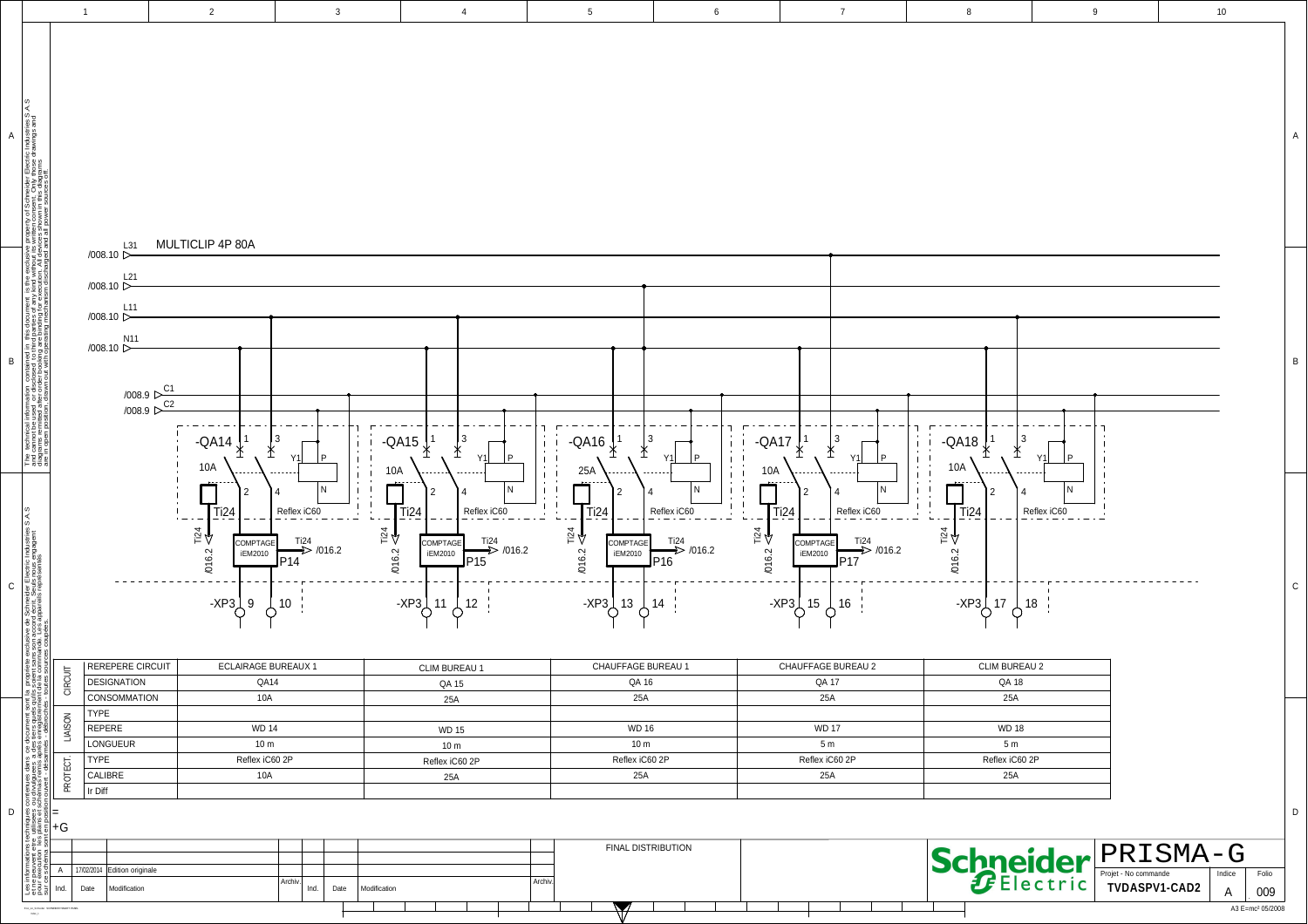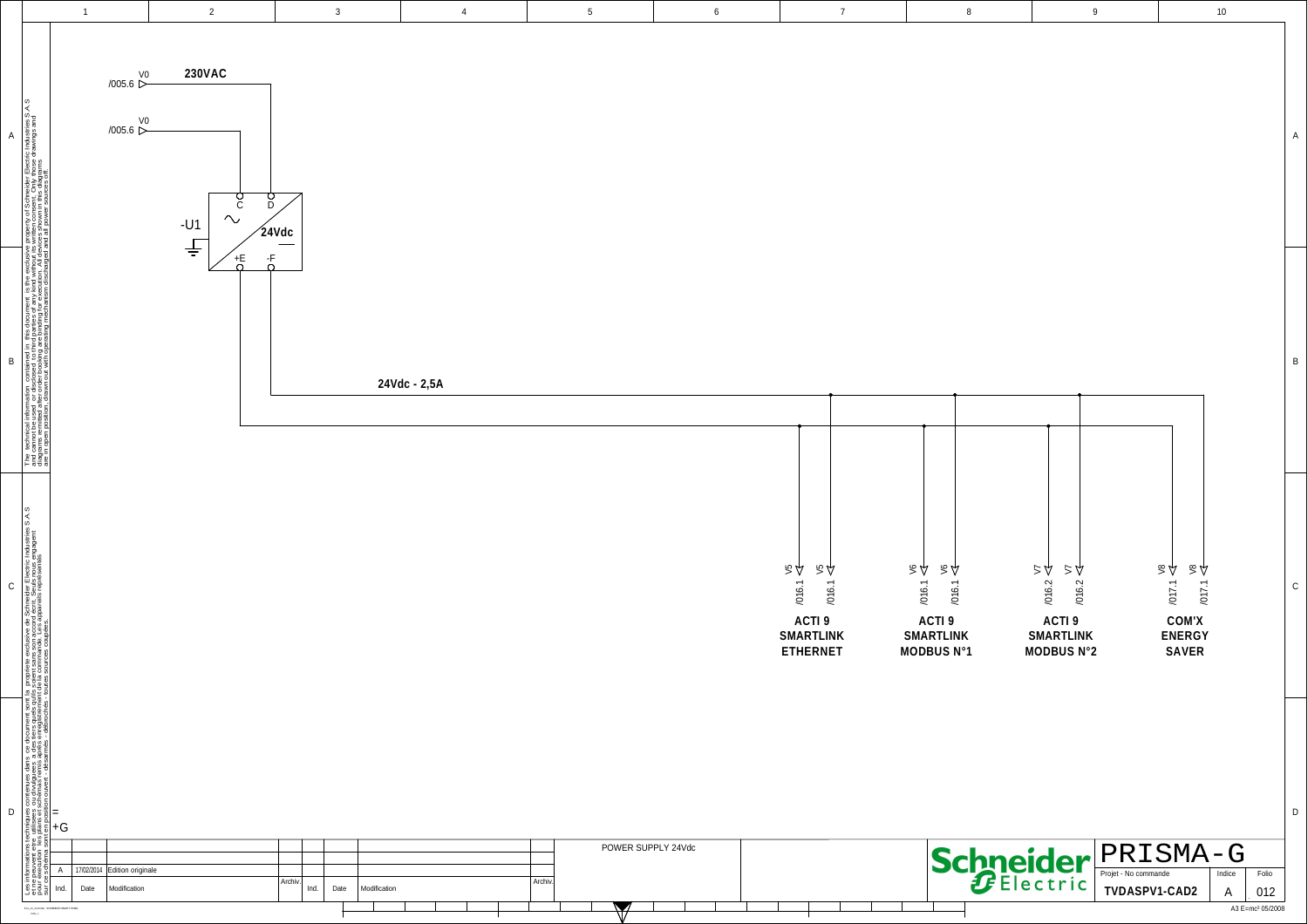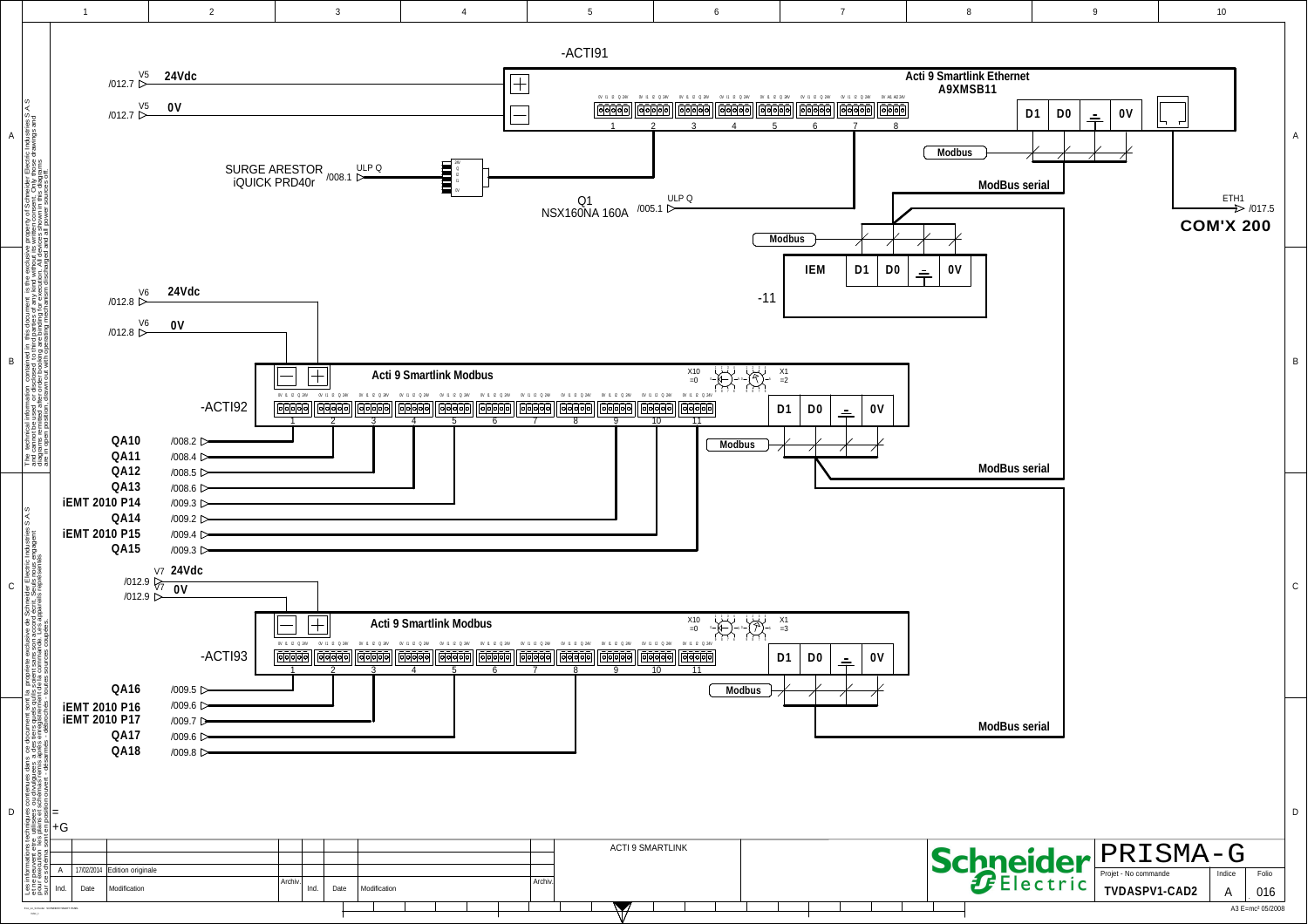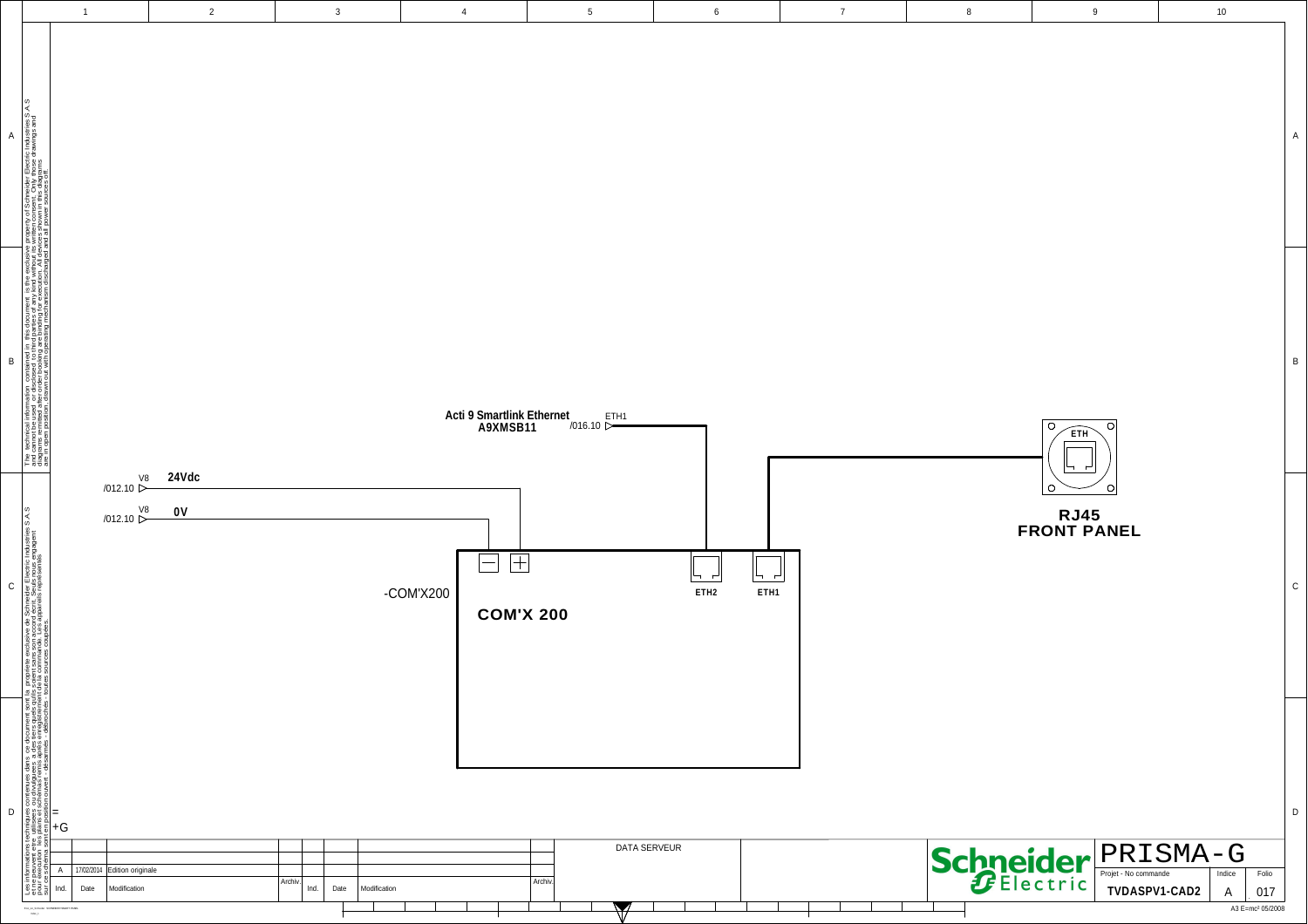